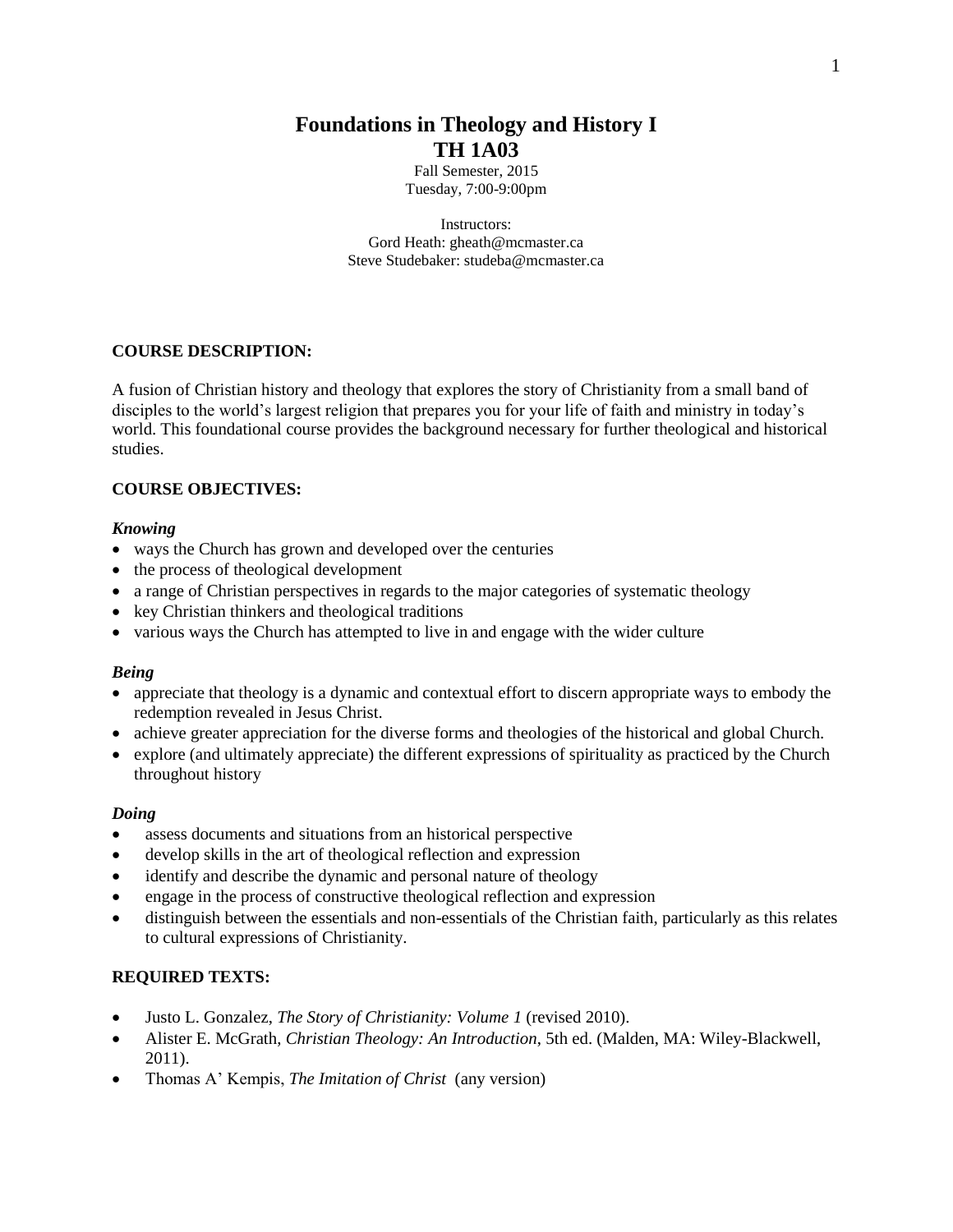- Gordon L. Heath. *Doing Church History: A User-friendly Introduction to Researching the History of Christianity*. Toronto: Clements Publishing, 2008.
- Recommended (especially for students studying theology for the first time): Grenz, Stanley J., Guretzki, David, and Nordling, Cherith Fee. *Pocket Dictionary of Theological Terms*. Downers Grove, Ill.: InterVarsity Press, 1999.

All required textbooks for this class are available from the College's book service, READ On Bookstore, Room 145, McMaster Divinity College. Texts may be purchased on the first day of class. For advance purchase, you may contact READ On Bookstore, 304 The East Mall, Suite 100, Etobicoke, ON M9C 5K1: phone 416.620.2934; fax 416.622.2308; email [books@readon.ca.](mailto:books@readon.ca) Other book services may also carry the texts.

# **ASSIGNMENTS:**

The first semester's assignments help students develop specific skills within the disciplines of theology and church history. We especially encourage efforts to bring creative reflection to bear on issues vital to contemporary Christian thought, life, and ministry.

- Theology Paper: Students will write a research paper in theology.
- History Paper: Students will write a research paper related to the history of the church.
- Biographical Paper: Students will write a five-page paper reflecting on the life, legacy and contemporary application of a person's life and ministry.
- Off-Campus Visit & Reflection: Each student will be required to attend an Orthodox Church service and write a two page reflection on the visit.
- Recite Apostles Creed: Each student will be required to memorize and recite the Apostles Creed once per semester. (pass/fail)

## **GRADING:**

- Theology Paper 40%
- History Paper 40%
- Orthodox Visit 20%
- Apostles Creed pass/fail
- Participation  $x$  factor  $(+/-)$

# **GENERAL COMMENTS:**

- Academic dishonesty is a serious offence that may take any number of forms, including plagiarism, the submission of work that is not one's own or for which previous credit has been obtained, and/or unauthorized collaboration with other students. Academic dishonesty can result in severe consequences, e.g., failure of the assignment, failure of the course, a notation on one's academic transcript, and/or suspension or expulsion from the College. Students are responsible for understanding what constitutes academic dishonesty. Please refer to the Divinity College Statement on Academic Honesty ~ <http://www.mcmasterdivinity.ca/programs/rules-regulations>
- McMaster Divinity College uses inclusive language for human beings in worship services, student written materials, and all of its publications. In reference to biblical texts, the integrity of the original expressions and the names of God should be respected. The NRSV and TNIV are examples of the use of inclusive language for human beings. It is expected that inclusive language will be used in chapel services and all MDC assignments.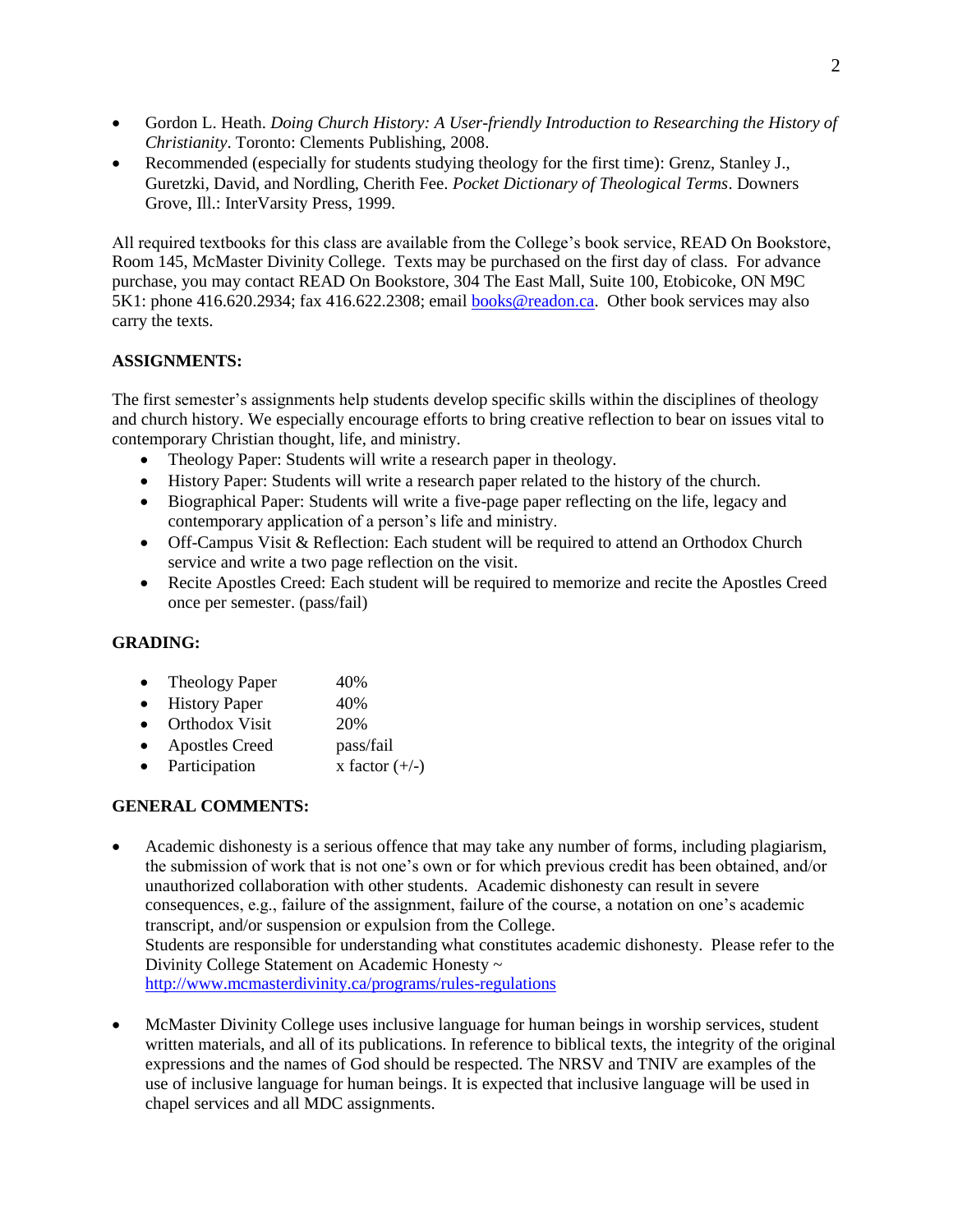- Essays must be handed in at the beginning of the class on the day they are due. All other essays will be considered to be late. Students may be exempted from the late penalty of 5% per day (not including weekends) if they attach to their essay a letter explaining the genuine emergency that delayed them. Late assignments (even ones with an extension) will not receive comments and constructive criticism from the professor, and may not be returned at the same time as the papers submitted on the due date. Submit an electronic copy on the due date or a hard copy before the due date if you are unable to be in class on the due date because of a foreknown absence.
- Two forms of submission of work are possible: (1) Electronic copies in MS Word. Please send the document with your last name and the paper title in the file name: for example, Studebaker.Wittmer.docx. (2) Hard copies should be stapled and submitted with a cover sheet.
- All stylistic considerations (including but not limited to questions of formatting, footnotes, and bibliographic references) must conform to the McMaster Divinity College Style Guidelines for Essays and Theses <http://www.mcmasterdivinity.ca/sites/default/files/documents/MDCStyleGuide.pdf> Failure to observe appropriate form will result in grade reductions.
- Please turn off your cell phone and/or pager before the class begins.
- Please do not attend class if you are ill and contagious (e.g. the flu).
- This syllabus is the property of the instructor and is prepared with currently available information. The instructor reserves the right to make changes and revisions up to and including the first day of class.

## **COMMENTS ON ASSIGNMENTS:**

#### **Theology Paper: Theological Reflections Skills**

This ten to twelve page assignment provides the opportunity to develop skills in systematic theology. The paper should develop a thesis on a theological topic/issue and detail why it is important for contemporary Christian thought, life, and/or ministry. For example, how do Arminians and Calvinists explain the purpose of prayer in light of God's sovereignty and why does it matter? The paper should take account of appropriate alternative viewpoints and draw on credible academic resources. This assignment gives you experience working in a major topic area of systematic theology. Please talk to the professor/s, if you are unsure of a suitable topic.

## **History Paper: Person**

This ten to twelve page assignment provides the opportunity to develop skills in historical research and is concerned with trying to gain an understanding of a historical figure's life and legacy as well as a contemporary application of the person's life and ministry. This is a fusion of historical and theological research, as well as an intentional application to contemporary life. See *Doing Church History* for further instructions. Please talk to the professor/s if you are unsure of a suitable topic.

There are a number of ways in which this research is to be completed:

Traditional academic research paper (5-6 pages)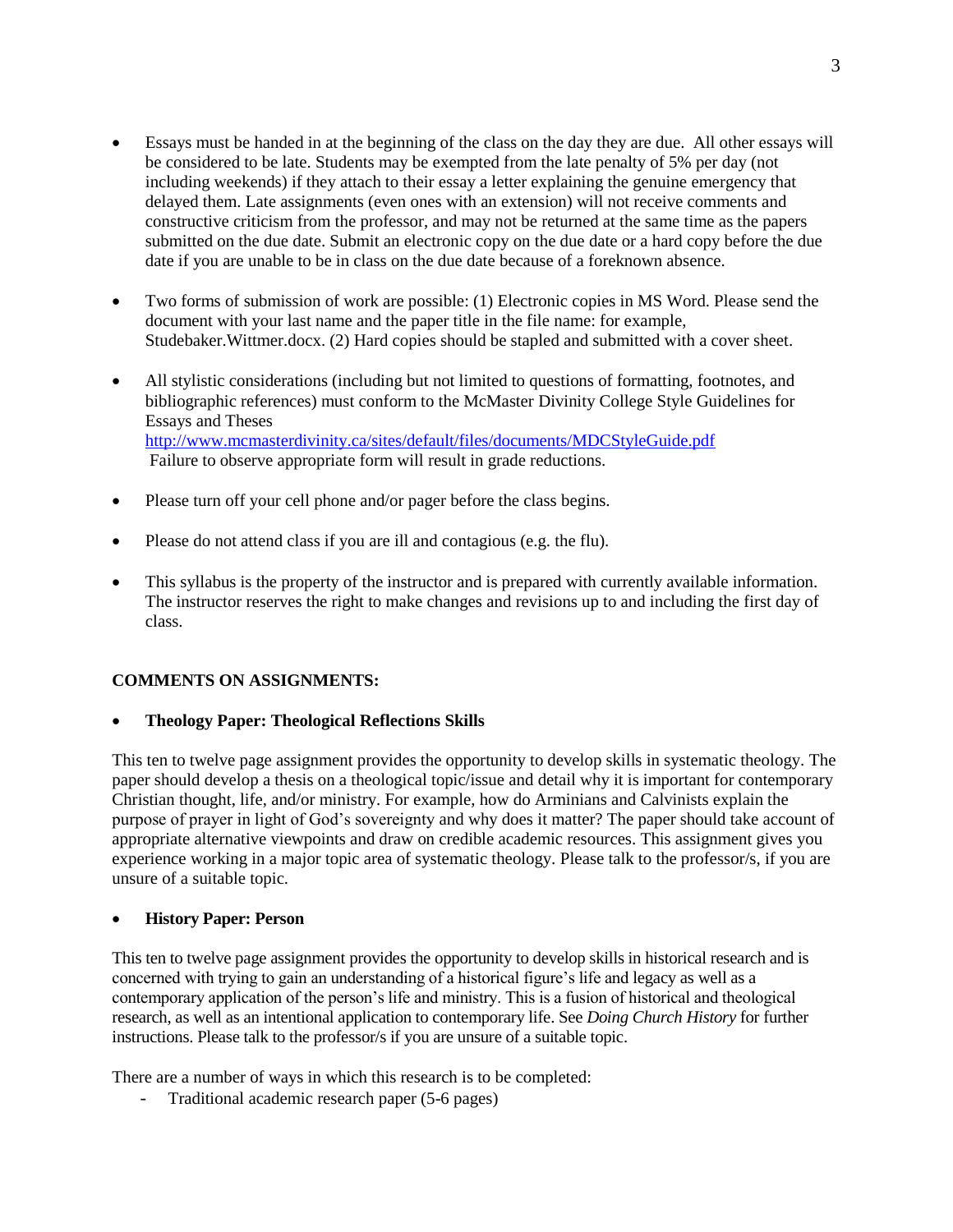- Non-traditional formats (5-6 pages)
	- o Popular article for a church or denominational publication (3 pages)
	- o Popular article for a public audience, and to be posted on a blog or Facebook (2-3 pages)

#### **Orthodox Visit**

This two-page assignment requires you to visit an Orthodox Church for a Sunday worship service, and to write a reflection paper. Please keep in mind the following:

1. When you attend, be respectful. Do not "take notes" like a tourist, but participate as much as you are able. Again, do not show up to criticize, but to learn and grow.

2. Attach a bulletin to your reflection.

3. Your reflection should note things like (but not limited to) the following: the liturgy, the architecture, the iconography, the sacraments, the music, the theology expressed (verbally but also in other ways)

#### **Recite Apostles Creed**

All students are required to memorize and recite the Apostles Creed. This can be done at any time during the semester, and is to be recited to the professor. This assignment is a "pass/fail" assignment – it must be passed in order to pass the class.

#### **CLASS SCHEDULE:**

| Sept 15          | Introduction to the Class                             |
|------------------|-------------------------------------------------------|
|                  | Reading: Doing Church History                         |
| Sept 22          | Early Church History                                  |
|                  | Readings: relevant chapters from Gonzalez and McGrath |
| Sept 29          | Early Church History                                  |
|                  | Readings: relevant chapters from Gonzalez and McGrath |
| Oct 6            | Doctrine of God                                       |
|                  | Readings: relevant chapters from Gonzalez and McGrath |
| Oct 13-16        | Reading Week                                          |
| Oct 20           | Doctrine of God                                       |
|                  | Readings: relevant chapters from Gonzalez and McGrath |
| Oct 27           | Doctrine of Christ                                    |
|                  | Readings: relevant chapters from Gonzalez and McGrath |
| Nov <sub>3</sub> | Doctrine of Christ                                    |
|                  | Readings: relevant chapters from Gonzalez and McGrath |
|                  | • History Paper due                                   |
| Nov $10$         | Medieval Church                                       |
|                  | Readings: relevant chapters from Gonzalez and McGrath |